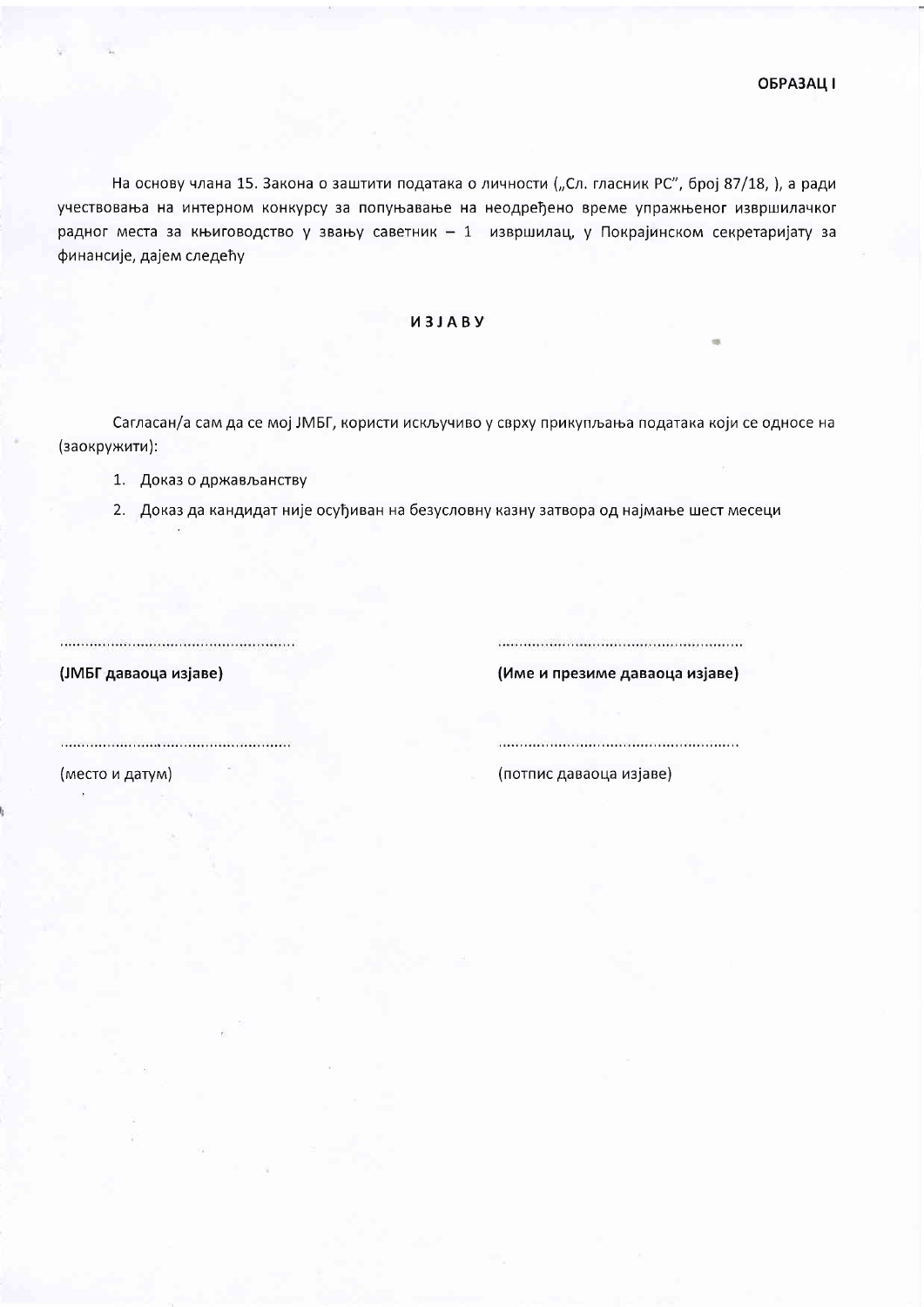На основу члана 103. став 3. Закона о општем управном поступку ("Сл. гласник РС", број 18/16 и 95/2018)1, а ради учествовања на интерном конкурсу за попуњавање на неодређено време упражњеног извршилачког радног места за књиговодство у звању саветник - 1 извршилац, у Покрајинском секретаријату за финансије, дајем следећу

## *M3JABY*

Изјављујем да ћу сам/а за потребе поступка прибавити и доставити, до истека рока за подношење пријава на наведени интерни конкурс, доказ (заокружити):

- 1. Оригинал или оверену фотокопију Уверења о држављанству
- 2. Оригинал или оверену фотокопију Уверења МУП-а да кандидат није осуђиван на безусловну казну затвора од најмање шест месеци

| (ЈМБГ даваоца изјаве) | (Име и презиме даваоца изјаве) |
|-----------------------|--------------------------------|
|                       |                                |
| (место и датум)       | (потпис даваоца изјаве)        |

<sup>1</sup> Сагласно одредби члана 103. став 3. Закона о општем управном поступку ("Сл. гласник РС", број 18/16 и 95/18), у постуку који се покреће по захтеву странке орган може да врши увид, прибавља и обрађује личне податке о чињеницама о којима се води службена евиденција када је то неопходно за одлучивање, осим ако странка изричито изјави да ће те податке прибавити сама. Ако странка у року не поднесе личне податке неопходне за одлучивање органе, захтев за покретање постука ће се сматрати неуредним.